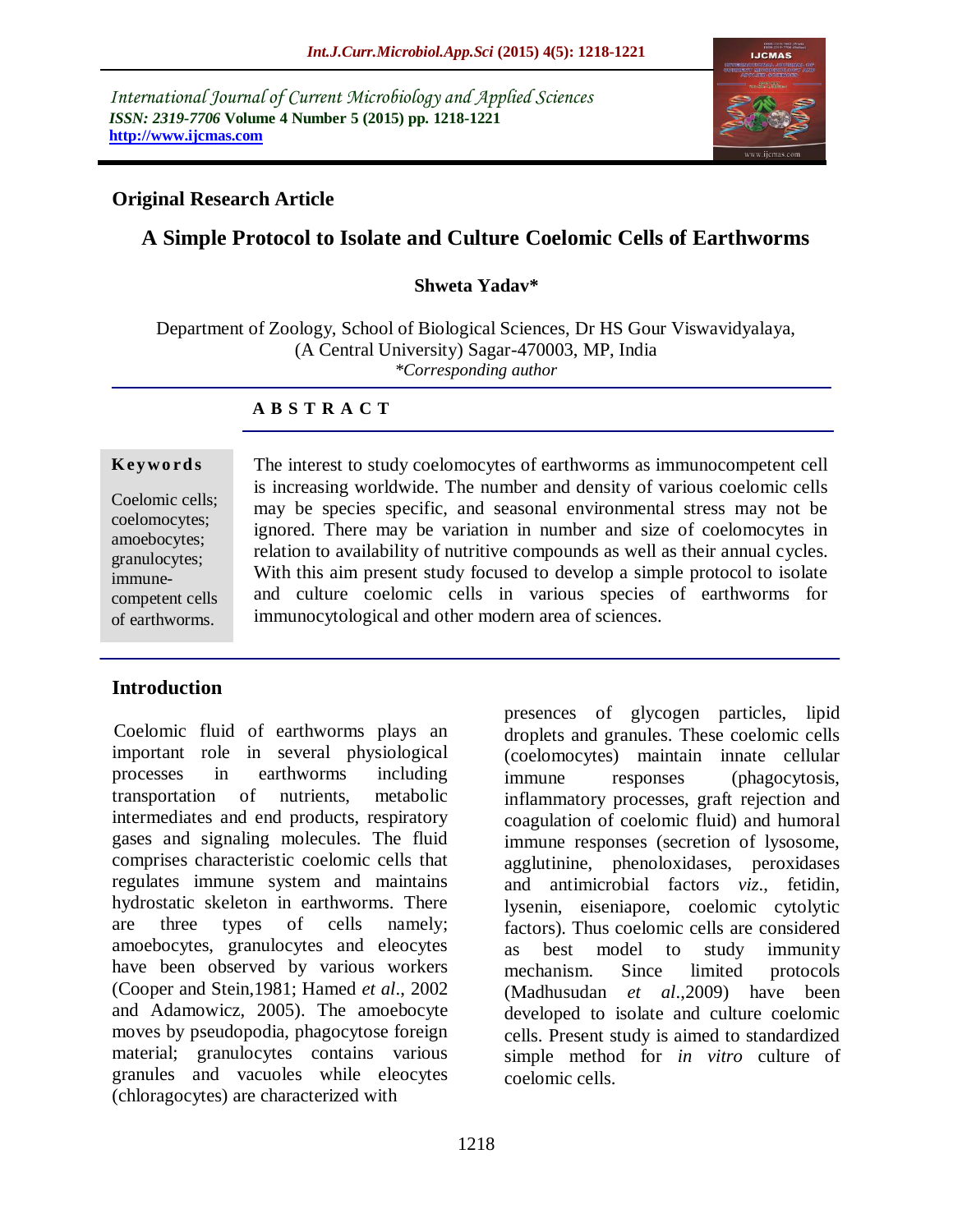#### **Materials and Methods**

#### **Study Undertaken with following Protocol**

Reagents: Extrusion buffer; Ethyl alcohol; LBSS solution; DMEM; FBS.

#### **Composition of Extrusion Buffer**

- a) NaCl 71.2mM
- b) Ethanol 5%
- c) Guaicol-glycerol-ether 50.4mM
- d)EGTA (Ethylene glycol tetraacetic acid**)** 5mM (EDTA, Ethylene diamine tetra acetic acid may used if EGTA is not available*)* and maintain pH 7.3. (or taken 0.093 g EGTA or EDTA in 50 ml distilled water and dissolved with maintaining pH 7.3; special care required to maintain pH).

#### **A Method of Preparation of Guaicolglycerol-ether**

Add 92.09 g Guaicol and 124.14 g \*Glycerol in 74.12 ml Ether.

If ether was not available 1g Guaicol and 1 g \*Glycerol in 50 ml distilled water were added (this ratio also worked).

\* Preferred to weigh glycerol.

# **Method of Preparation of Extrusion Buffer**

Added 0.208g NaCl in 5% ethanol (2.5 ml ethanol in 50 ml distilled water) and add 0.5 ml of Guaicol-glycerol-ether mix. Finally added 1ml of EGTA or EDTA buffer and made up volume 50ml with distilled water.

# **Composition of LBSS**

- a) NaCl 71.5mM
- b) KCl 4.8mM
- c)  $MgSo<sub>4</sub>7H<sub>2</sub>O1.1mM$
- d)  $KH_2PO_4 \, 0.4 \, \text{mM}$ , pH 7.3

#### **Method of Preparation of LBSS (Lumbricus Balanced Salt Solution)**

0.417 g NaCl + 0.035 g KCl + 0.018 g  $MgSo<sub>4</sub>7H<sub>2</sub>O +0.005 g KH<sub>2</sub>PO<sub>4</sub> + 0.004 g$  $NaH<sub>2</sub>PO4 + 0.035$  g NaHCO3 were added in 100 ml distilled water and maintained pH 7.3.

#### **Method of Preparation FBS spiked DMEM**

10 ml Fetal Bovine Serum(FBS) were addded in 90 ml Dulbecco's Modified Eagle Medium(DMEM).

# **Procedure**

Thoroughly washed worm in running tap water before rinsing in distilled water and placed on wet cotton to ensure complete defecation in order to avoid contamination during harvesting of coelomocytes. After 2- 3 hrs, wipe the worms with cotton wool soaked with 70 % ethyl alcohol to avoid any further contamination.

Placed surface cleaned worms in sterile petridish containing cold extrusion buffer for one-two minutes only.

Coelomic fluid was excreted out through dorsal pores due to external stress condition. After collection of coelomic fluid in cold extrusion buffer, worms were released in soil. Pipette out excreted coelomic fluid into tubes filled with LBSS solution and centrifuge at 4°C for 5 min.

Loose pellets of coelomocytes were formed, washed 2-3 times with cold LBSS solution. Washing was done with use of DMEM solution when LBSS was not available. Cell counted with trypan blue dye exclusion on heamocytometer. It was maintained close to  $10^{7}$ /ml.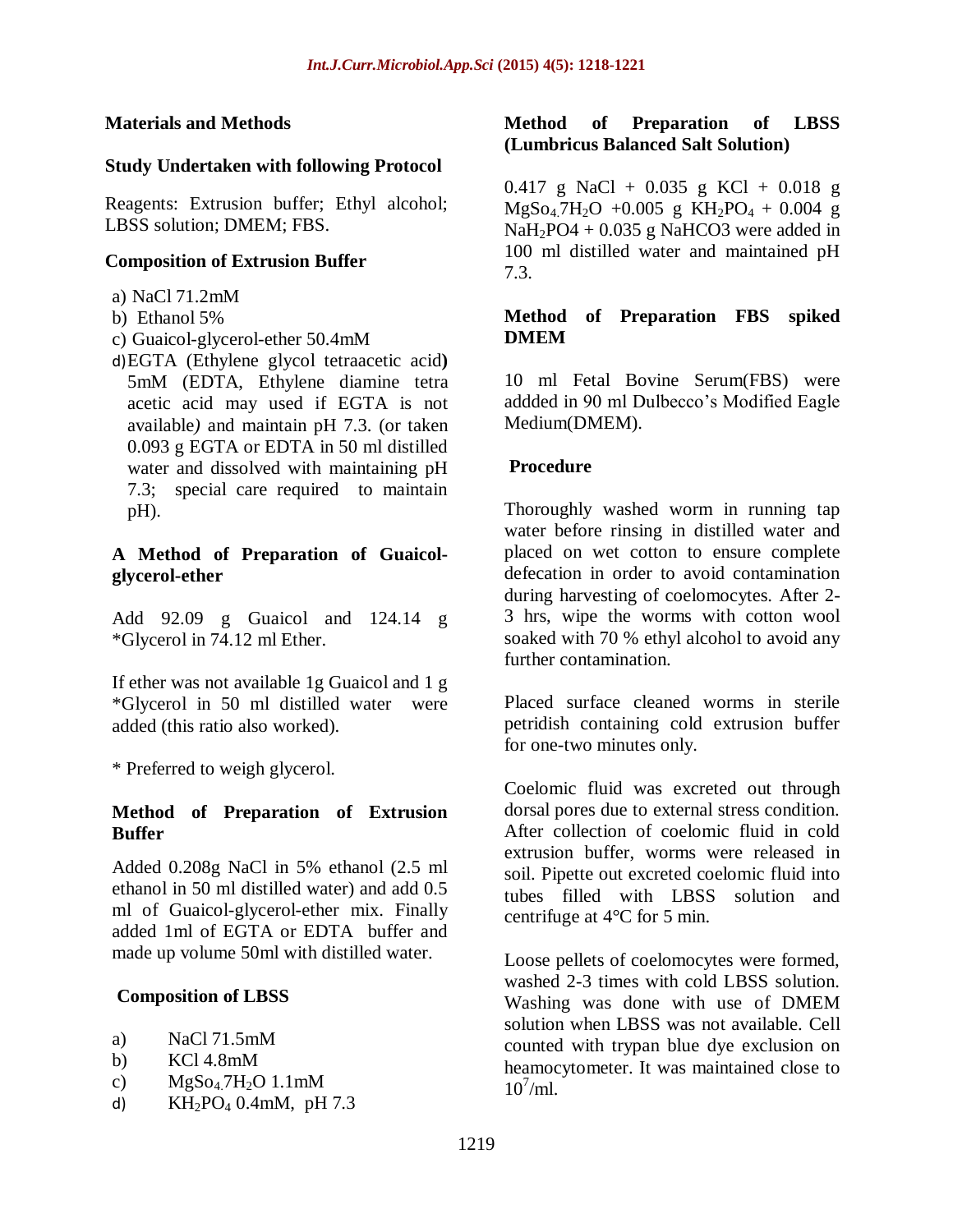Isolated coelomocytes were load in petridish or cell culture flask with DMEM supplemented with 10% FBS. Incubated for 3 days in  $CO<sub>2</sub>$  incubator.

Viability of cells was recorded using haemocytometer and examined three types of coelomic cells (amoebocyte, granular amoebocyte and eleocyte) in phase contrast/fluorescence microscope (Fig 1). Sometimes, antibiotics like Penicillin or Streptomycin at 10-20 µg/ml was also used to avoid contamination.

#### **Results and Discussion**

The coelomocytes isolated and cultured with present protocol may be useful for analysis of immune-cytochemical and other genotoxicity studies. The developed protocol was used to isolate and culture coelomic cells of different species of earthworms (*Eisenia foetida*; *Eudichogaster prashadi*; *Perionyx sansibaricus*; *Eudrilus eugeniae* : Table 1) and were reported worked well in all species of earthworms.

**Table.1** Coelomocyte count in different species of earthworms at the time of extraction and after three days incubation

| <b>Earthworms</b>         |                             | Coelomocytes              |                           |                           |                    |                    |                    |                           |                           |
|---------------------------|-----------------------------|---------------------------|---------------------------|---------------------------|--------------------|--------------------|--------------------|---------------------------|---------------------------|
| <b>Species</b>            | <b>Body</b><br>weight $(g)$ | <b>ECE</b><br>$(X10^6)/g$ | <b>GAE</b><br>$(X10^6)/g$ | <b>HAE</b><br>$(X10^6)/g$ | TCE<br>$(X10^6)/g$ | ECI<br>$(X10^6)/g$ | GAI<br>$(X10^6)/g$ | <b>HAI</b><br>$(X10^6)/g$ | <b>TCI</b><br>$(X10^6)/g$ |
| Eisenia foetida           | $0.60 \pm 0.04$             | $2.7 \pm 0.5$             | .7 $\pm$ 0.4              | $0.6 + 0.1$               | $5.0 \pm 0.8$      | $3.9 \pm 0.4$      | $4.0 \pm 0.3$      | $0.3 \pm 0.01$            | $8.2 \pm 0.6$             |
| Eudichogaster<br>prashadi | $1.18 \pm 0.16$             | $1.0 \pm 0.2$             | $2.8 \pm 0.8$             | $0.2{\pm}0.1$             | $4.0 \pm 0.6$      | $4.8 \pm 0.1$      | $1.2 \pm 0.4$      | $0.2 \pm 0.02$            | $6.2 \pm 0.6$             |
| Perionyx<br>sansibaricus  | $0.40 \pm 0.02$             | $0.8 + 0.1$               | $.9 \pm 0.2$              | $0.2{\pm}0.1$             | $2.8 \pm 0.7$      | $2,6 \pm 0.1$      | $1.9 + 0.1$        | $0.1 \pm 0.01$            | $4.6 \pm 0.4$             |
| Eudrilus<br>eugeniae      | $2.10\pm0.16$               | $2.0 \pm 0.2$             | $.0 \pm 0.7$              | $0.4 \pm 0.2$             | $3.4 \pm 0.3$      | $2.8 \pm 0.2$      | $1.6 + 0.2$        | $0.1 \pm 0.01$            | $4.5 \pm 0.3$             |

ECE, eleocyte count at the time of extraction; GAE, granular amoebocyte at the time of extraction; HAE, hyaline amoebocyte at the time of extraction; TCE, total cell count at the time of extraction; ECI, eleocyte count at the time of incubation; GAI, granular amoebocyte at the time of incubation; HAI, hyaline amoebocyte at the time of incubation; TCI, total cell count at the time of incubation.

> **Fig.1** A view of different coelomic cells of *Eisenia foetida* viz., eleocytes; granulocytes; amoebocytes